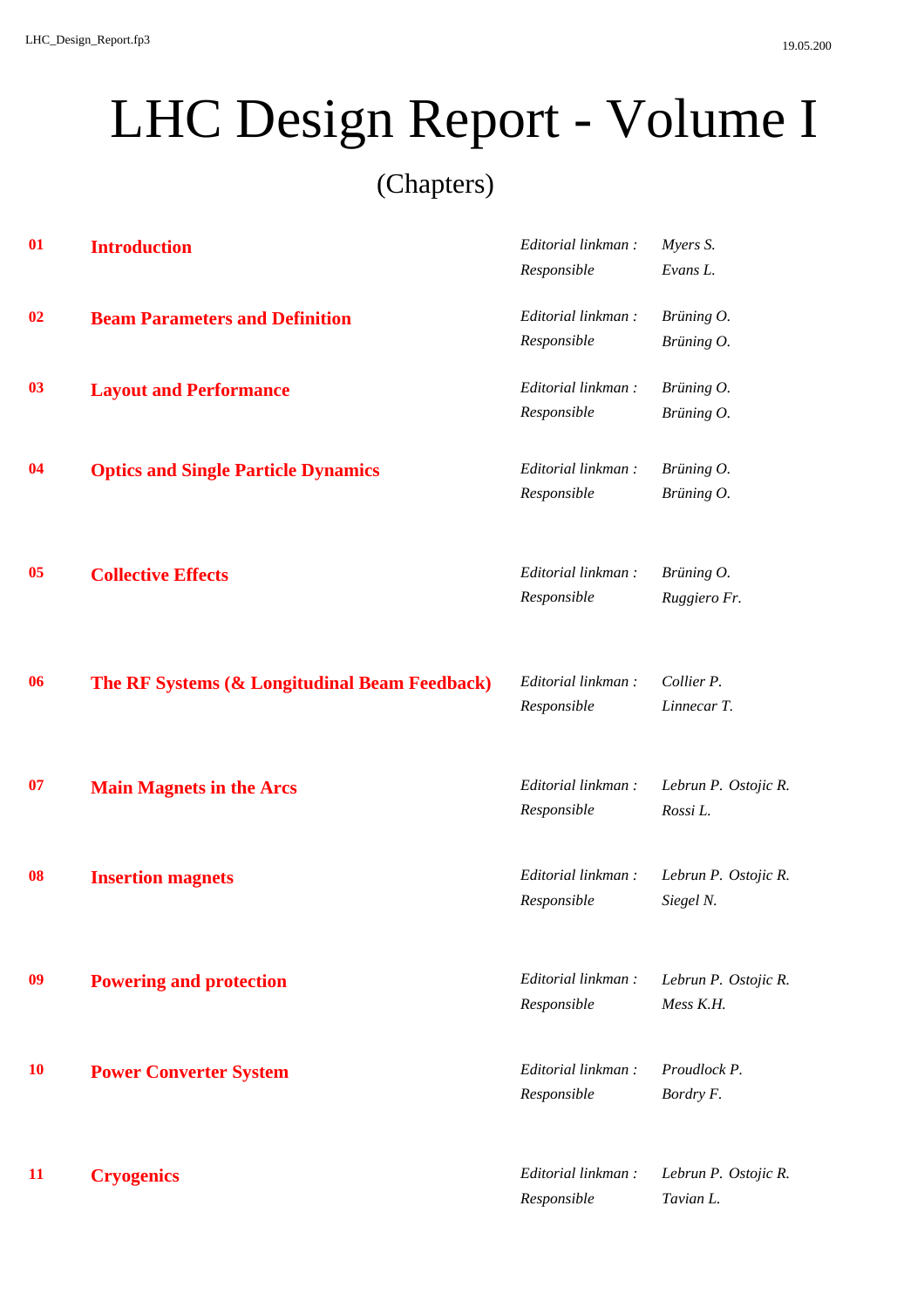(Chapters)

| 12        | <b>Vacuum system</b>                                                  | Editorial linkman:<br>Responsible | Lebrun P. Ostojic R.<br>Hilleret N. |
|-----------|-----------------------------------------------------------------------|-----------------------------------|-------------------------------------|
| 13        | <b>Beam Diagnostics and Instrumentation</b>                           | Editorial linkman:<br>Responsible | Collier P.<br>Schmickler H.         |
| <b>14</b> | <b>Control System</b>                                                 | Editorial linkman:<br>Responsible | Poole J.<br>Frammery B.             |
| 15        | <b>Machine Interlock System</b>                                       | Editorial linkman:<br>Responsible | Collier P.<br>Schmidt R.            |
| <b>16</b> | <b>Injection System</b>                                               | Editorial linkman:<br>Responsible | Proudlock P.<br>Mertens V.          |
| 17        | <b>Beam Dumping System</b>                                            | Editorial linkman:<br>Responsible | Proudlock P.<br>Goddard B.          |
| 18        | <b>Beam Cleaning and Collimation System</b>                           | Editorial linkman:<br>Responsible | Myers S.<br>Assmann R.              |
| 19        | <b>Interface with and Requirements from the</b><br><b>Experiments</b> | Editorial linkman:<br>Responsible | Poole J.<br>Potter K.               |
| 20        | Parameters, commissioning and operation                               | Editorial linkman:<br>Responsible | Myers S.<br>Bailey R.               |
| 21        | <b>Ions</b>                                                           | Editorial linkman:<br>Responsible | Myers S.<br>Jowett J. Schindl K.H.  |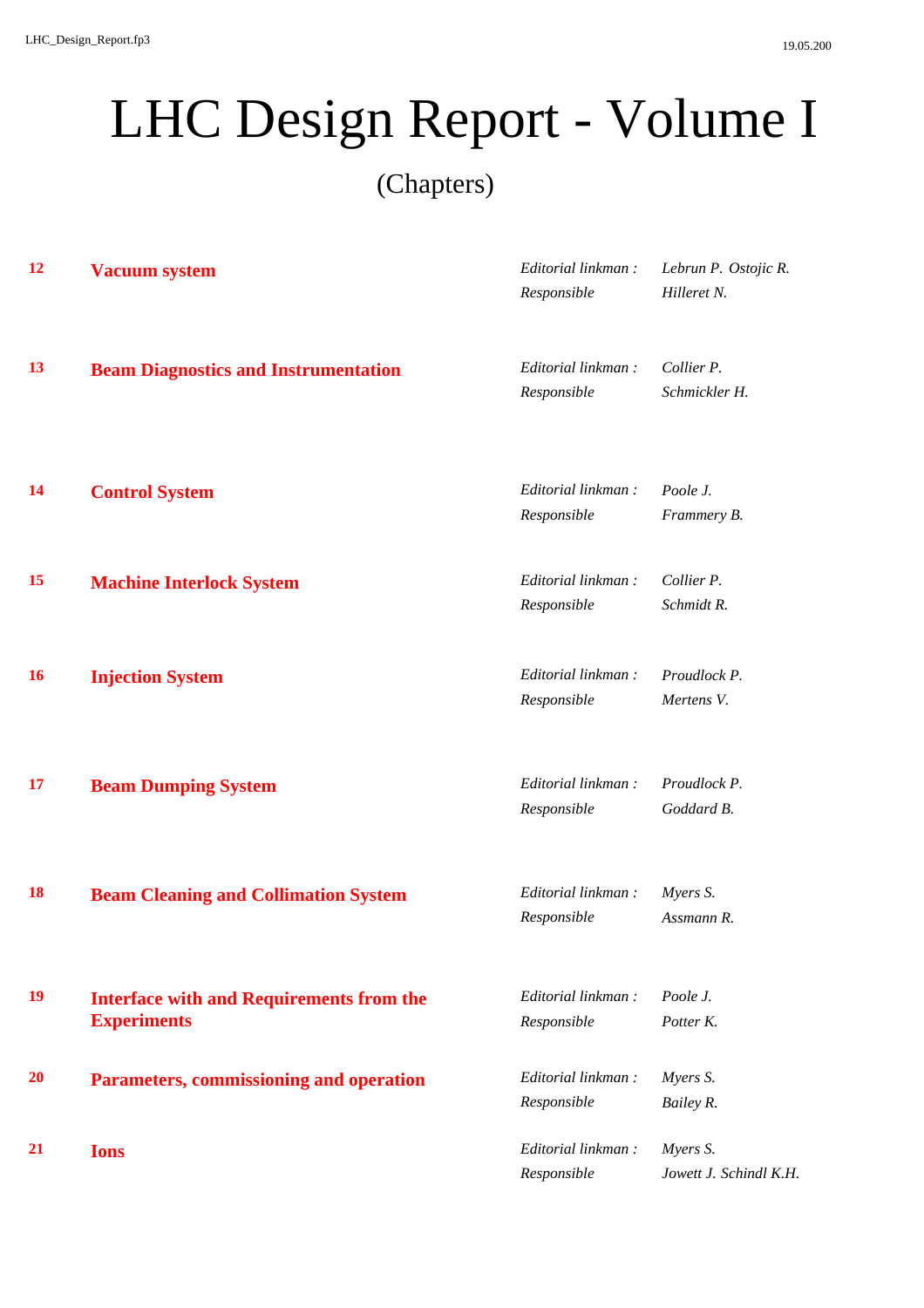(Keywords)

### **Introduction 01**

*Editorial linkman : Myers S. Responsible Evans L.*

## **Beam Parameters and Definition 02**

| Editorial linkman : | Brüning O. |
|---------------------|------------|
| Responsible         | Brüning O. |

#### **Glossary 2.01**

Definition of sector and octants Beam1 and beam2; upstream and down stream LHC filling pattern and PS and SPS batches Units and definitions for main beam parameters

### **Layout and Performance 03**

| Editorial linkman : | Brüning $O$ . |
|---------------------|---------------|
| Responsible         | Brüning O.    |

#### **Performance 3.01**

Nominal luminosity and summary of the nominal LHC beam parameters

Crossing angle

Summary of expected luminosity beam lifetime and turn around time (*this will only be a short summary of the main parameters with reference to the chapters where more detailed information can be found)*

### **Lattice layout 3.02**

Geometry: the LHC position in the LEP tunnel and its implication to the design

Modular design approach: arc cells, dispersion suppressor (individual powering of the quadrupoles), matching sections and triplet layout (including D1/D2)

Functional description of the arc correction circuits:

Combined MB, QF and QD powering of beam1 and beam2 Summary of the spool piece and lattice correction circuits

Functional description of all insertions:

Luminosity insertions with beam crossing and low beta -> IR1 and IR5 Combined luminosity and injection insertions -> IR2 and IR8 RF insertion Beam dump Beam cleaning (betatron and momentum cleaning)

## **3.03 References**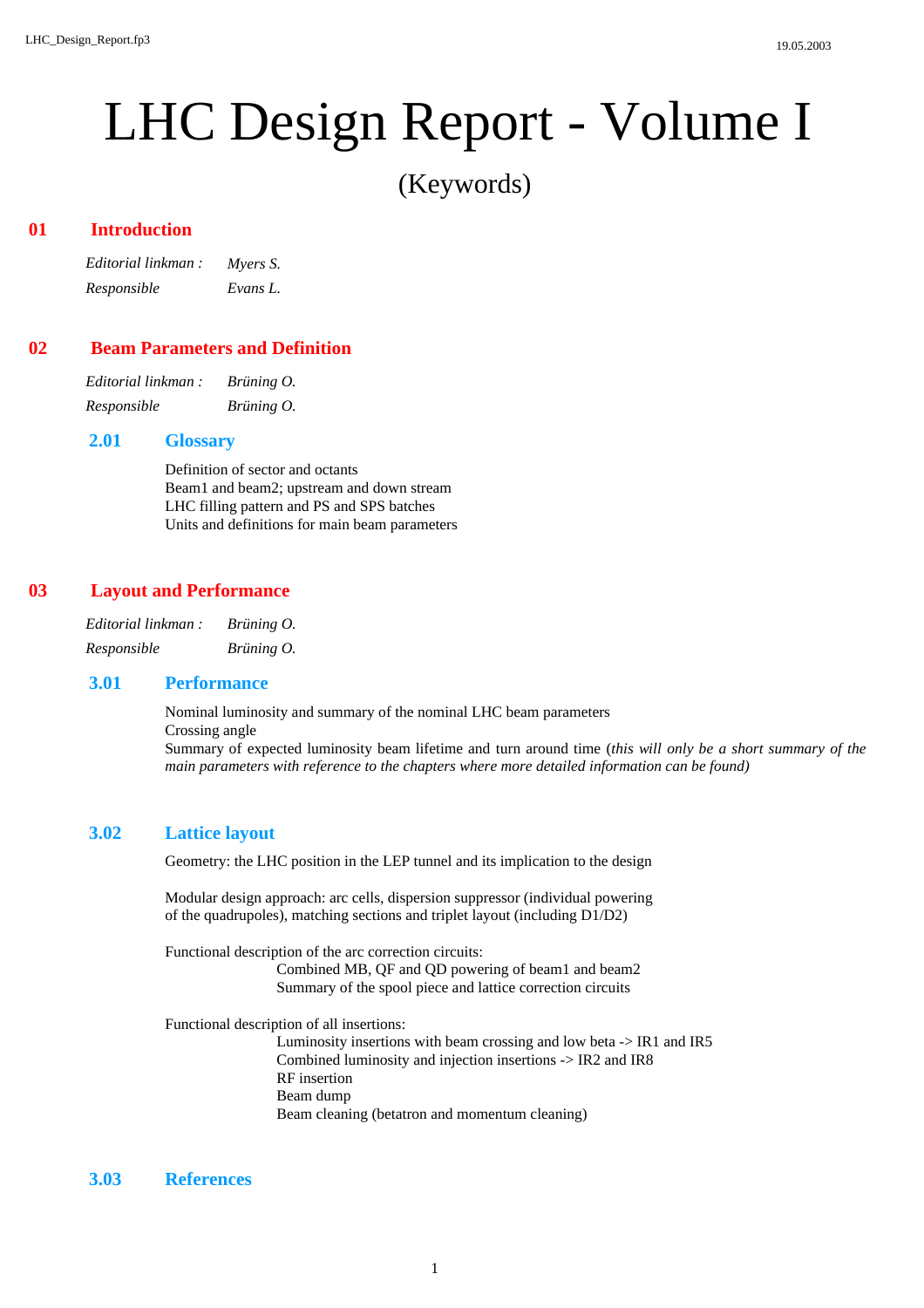## (Keywords)

## **Optics and Single Particle Dynamics 04**

| Editorial linkman : | Brüning $O$ . |
|---------------------|---------------|
| Responsible         | Brüning O.    |

## **Arc optics 4.01**

Nominal 90 degrees lattice with tune split in horizontal and vertical plane (required for coupling correction and dynamic aperture)

## **Insertion Optics: 4.02**

The high luminosity insertions: IR1 and IR5 The combined luminosity and injection insertions: IR2 and IR8 The RF insertion The beam dump insertion The betatron cleaning insertion The momentum cleaning insertion

*Each of the above sub-section will address the following key points: -summary of the main optics constraints (constant phase advance over IR, DS aperture etc) -nominal optics and crossing angle for beam1 and beam2 -tuneability -mechanical acceptance*

## **Mechanical acceptance 4.03**

Definition of the halo shape for a two (three) stage collimation system *(summary of LHC Project NOTE 111)* Summary of all contributions and tolerances for the aperture analysis *(beta-beat, spurious dispersion, injection oscillations, mechanical tol. etc.)* Difference in the horizontal / vertical and radial apertures (na and nr)

### **Beam and machine parameter tolerances for operation 4.04**

Specification of the operational tolerances for orbit, tune, coupling, chromaticity, tune spread and beta beat (-> accessible area in tune diagram) Specification of the maximum acceptable magnet alignment tolerances (orbit and feed down errors)

## **Field quality specification 4.05**

Summary of the main dipole field quality specification and the available corrector strength Summary of the main quadrupole field quality specification Summary of the triplet and the D1/D2 field quality specification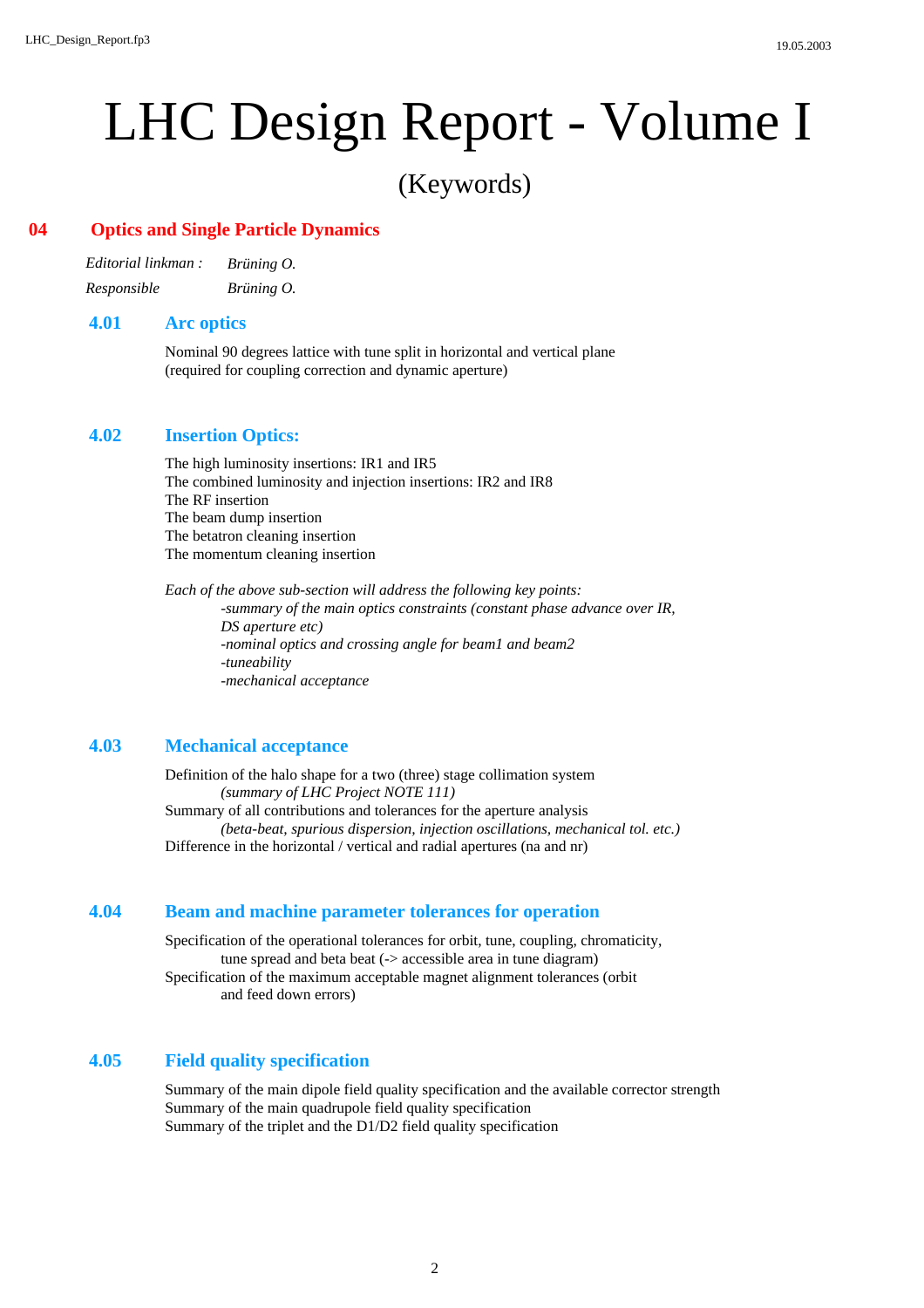## (Keywords)

## **Special optics solutions 4.06**

Alignment optics for the luminosity insertions Resonance free lattice and limits for the arc tune split

## **Dynamic aperture 4.07**

Justification for a 100000 turn DA of 12 sigma for a machine that has a mechanical aperture of 6 sigma (collimator jaws) (reduction factor of 2 in the DA)

DA for the specified field error tolerances at injection (-> justification for a tune split of 5 units)

DA for the injection optics with long-range beam-beam interactions (-> justification for 10 sigma beam separation) DA for the squeezed optics with triplet field errors and long-range beam-beam at top energy (-> specification of the maximum acceptable crossing angle)

## **4.08 References**

## **Collective Effects 05**

*Editorial linkman : Brüning O. Responsible Ruggiero Fr.*

## **Impedance budget 5.01**

Overview of components (pumping slots, collimator jaws, RF tanks etc) Inductance

## **Single beam instability mechanisms 5.02**

Short summary of key mechanisms and related threshold currents (Resistive wall, general multi bunch, microwave, head tail instability etc)

## **Cures against instabilities 5.03**

Tune spread: Landau damping octupoles and beam-beam Transverse feedback system RF voltage program

## **Electron cloud 5.04**

Heat load Beam stability Emittance growth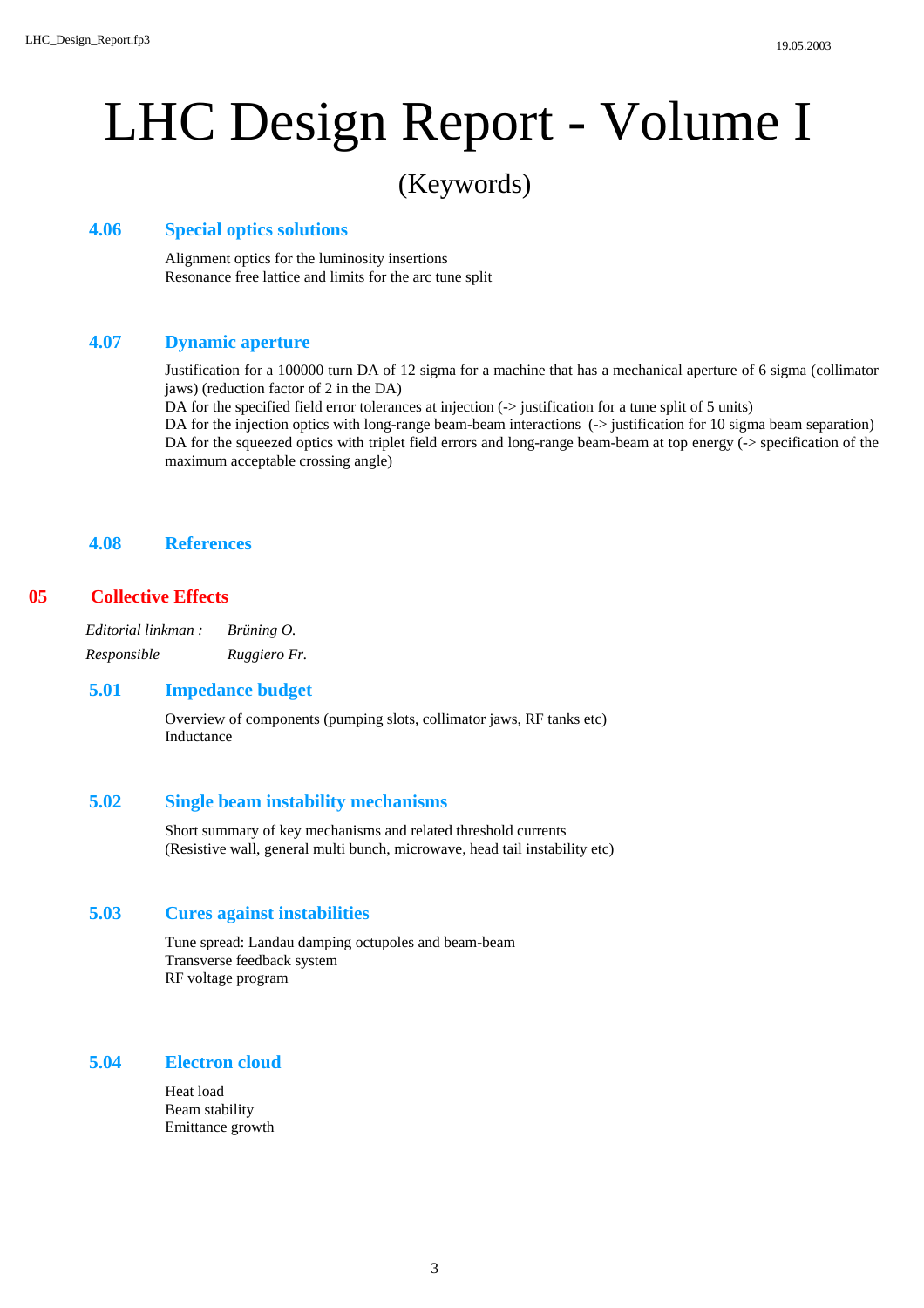## (Keywords)

## **Emittance growth 5.05**

Intra beam scattering Touchek effect Rest gas scattering Emittance growth due to feedback in presence of tune spread

## **Synchrotron radiation 5.06**

Emittance damping Heat load Gas and electron desorbtion

## **Heat load summary 5.07**

Summary of total budget Sort description of heat load coming from particles leaving the IP

## **Beam-Beam 5.08**

Tune spread (head-on and long range) Budget from past experience (SPS and Tevatron) Pacman bunches Coherent beam-beam instabilities

## **5.09 References**

## **The RF Systems (& Longitudinal Beam Feedback) 06**

| Editorial linkman : | Collier P.  |
|---------------------|-------------|
| Responsible         | Linnecar T. |

## **Introduction 6.01**

Recalling main beam parameters and longitudinal beam parameters in the flat bottom, ramping and in coast influencing the RF manipulations necessary and the design of the RF system (and transverse feedback system).

## **Discussion of particularities: one RF system per ring, choice of SC, 6.02**

Capture/accelerating systems (staging of latter), 1 Klystron /cavity, why no separate longitudinal FB etc. Results of simulations and calculations - emittance, impedance, power, losses etc. Main RF system parameters.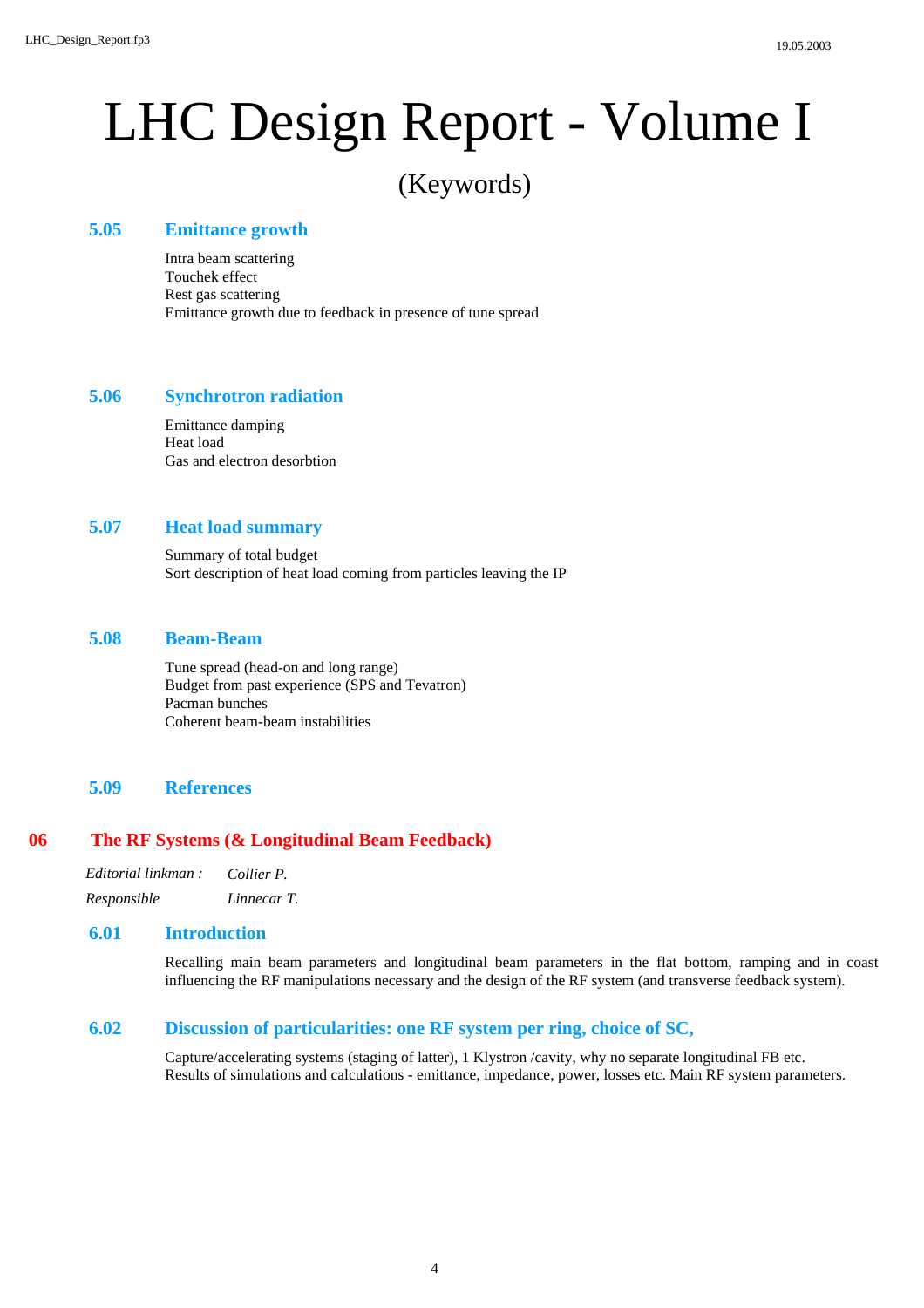## (Keywords)

## **Main 400MHz RF system 6.03**

specification cavities and ancillaries power amplifiers HT system and protection

#### **Staged 200 MHz capture system - 6.04**

specification cavities power amplifiers HT system and protection

### **Beam control 6.05**

specification cavity feedbacks and servo controls main beam control systems synchronization system techniques used - implementation

### **Beam control 6.06**

specification cavity feedbacks and servo controls main beam control systems synchronization system techniques used - implementation

## **Equipment Controls 6.07**

Equipment level: PLCs, layout, interlocking, protection, etc. front ends analogue acquisition post mortem

## **Layout in tunnel and cavern 6.08**

e.g. impact of ACS move into UX45, radiation(Wall), LLRF siting, Vacuum, Cryo etc. etc plus safety issues

## **Main Magnets in the Arcs 07**

*Editorial linkman : Lebrun P. Ostojic R. Responsible Rossi L.*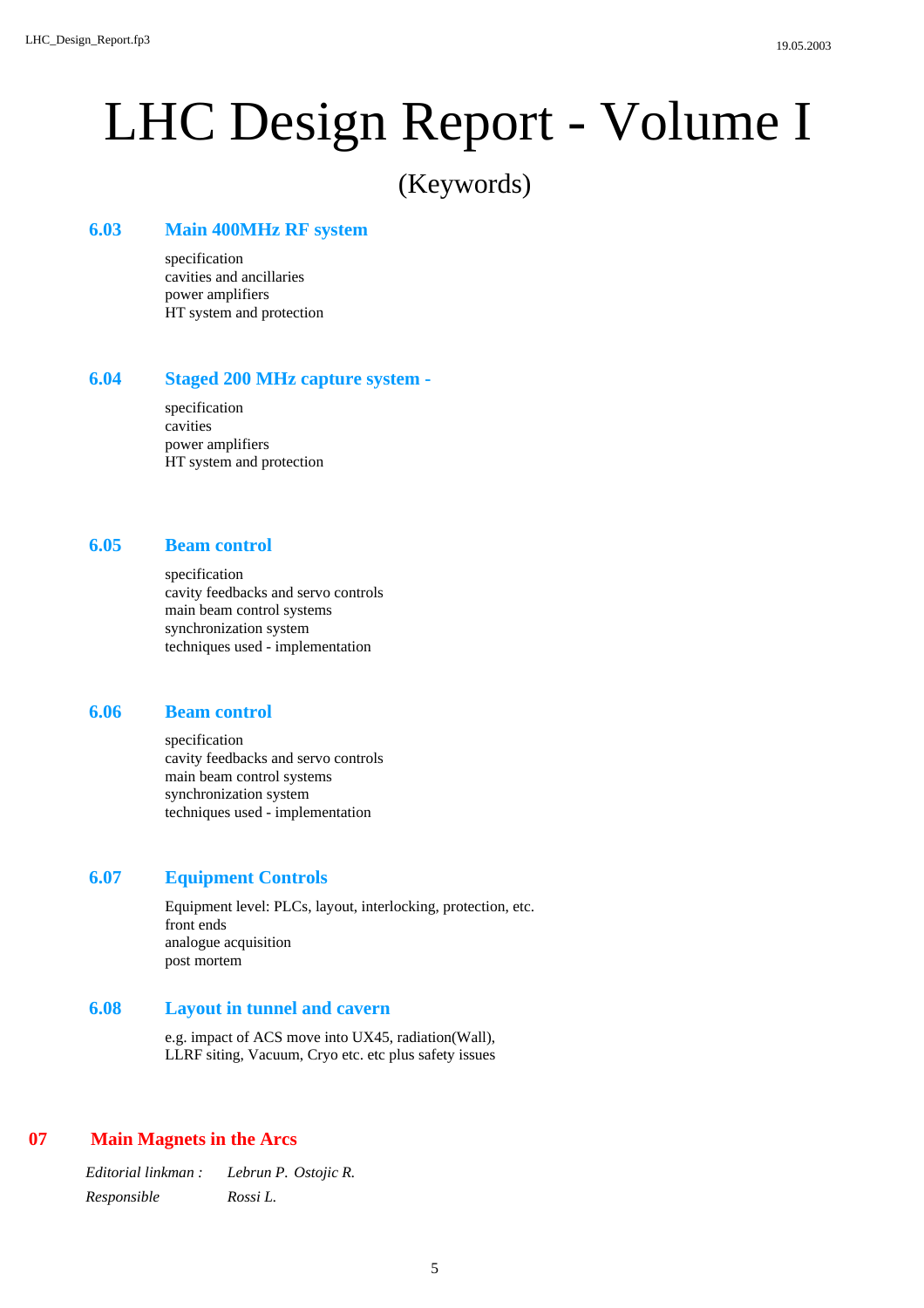(Keywords)

## **7.01 Overview**

## **Cryodipoles 7.02**

- 7.2.1. Dipole cold mass Superconducting cable Collared coils Magnetic yoke He II heat exchanger tube Helium enclosure Cold bores Spool correctors Protection diodes Instrumentation Production QA and steering 7.2.2. Cryostat Vacuum vessel Radiation shield and MLI Support posts Cryomagnet assembly
- 7.2.3. Cryodipole performance Equipment and procedures for cold tests Power tests Magnetic measurements

## **Short Straight Sections 7.03**

- 7.3.1 Quadrupole cold mass Superconducting cable Collared coils Magnetic yoke Helium II heat exchanger tube Helium enclosure Cold bores Corrector magnets Protection diodes Instrumentation Production QA and steering 7.3.2. SSS cryostat
- Vacuum vessel Radiation shield and MLI Support posts Vacuum barrier Technical service module SSS assembly
- 7.3.3. SS performance Equipment and procedures for cold tests Power tests Magnetic measurements

## **Reference Magnet System (RMS) 7.04**

(I do not like the phrase "multipole factory")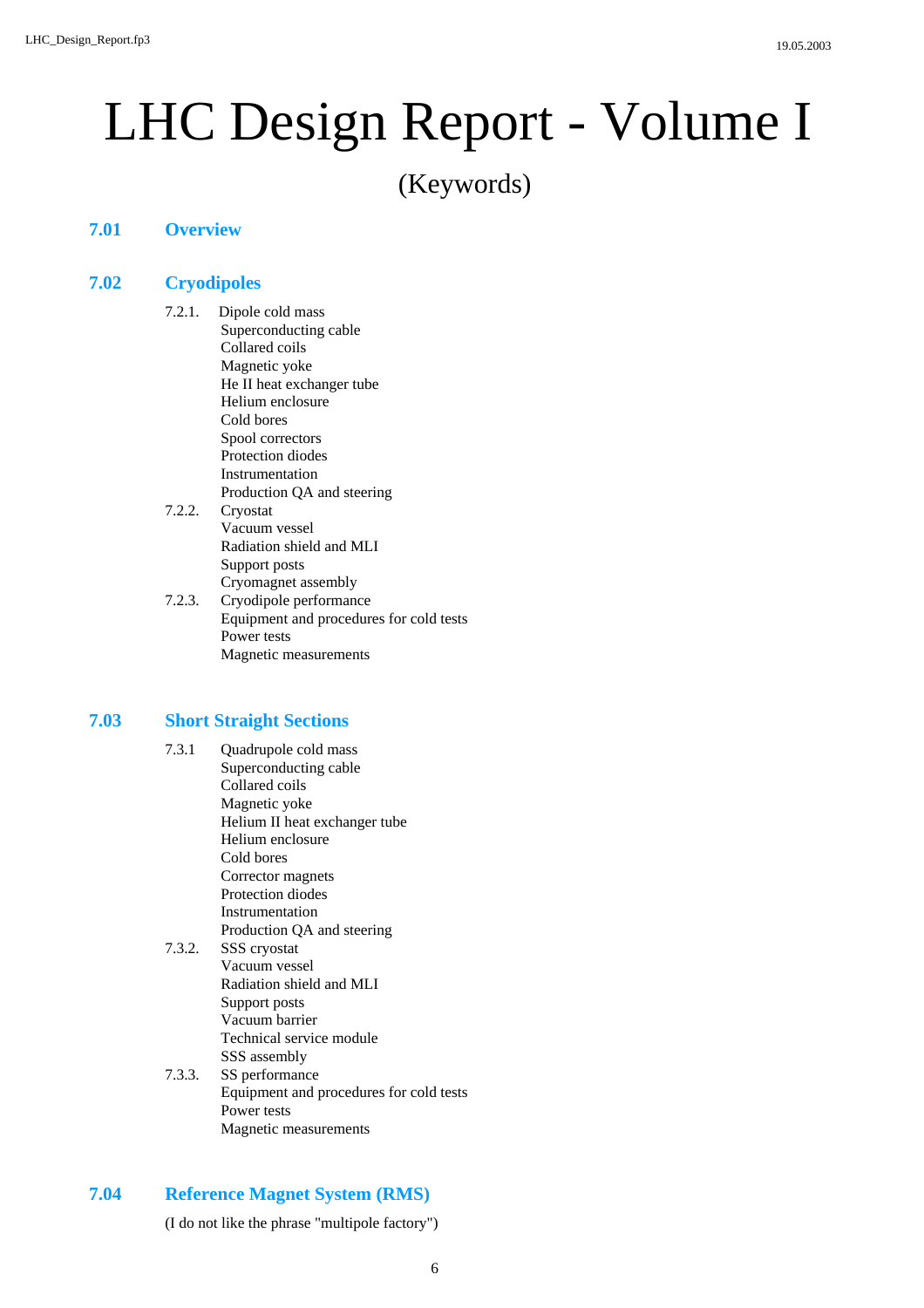## (Keywords)

## **Interconnections 7.05**

- 7.5.1. Electrical
- 7.5.2. Hydraulic/cryogenic
- 7.5.3. Vacuum
- 7.5.4. Thermal insulation
- 7.5.4. QA for interconnections

### **Insertion magnets 08**

*Editorial linkman : Lebrun P. Ostojic R. Responsible Siegel N.*

## **8.01 Overview**

### **Dispersion suppressors 8.02**

- a. MB in the dispersion suppressors
- b. Dispersion suppressor quadrupoles in the experimental, dump and RF insertions insertions
- c. Dispersion suppressor quadrupoles in the cleaning insertions IR3/7
- d. Cold testing and performance of the magnets

## **Matching sections 8.03**

a. Superconducting matching quadrupoles

i. Standard stand-alone cryo-magnets (magnet and cold mass design, cryostat design, interfaces,

performance)

- ii. Special stand-alone cryo-magnets
	- a. Q6 in the injection and extraction areas
	- b. Q4-D2 cryo-magnet string
	- c. Q7 cryo-magnet at end-of-arc
- b. Resistive matching quadrupoles in IR3 and IR7

## **Separation dipoles 8.04**

- a. Superconducting separation dipoles in the experimental and RF insertions: design and performance
- b. Resistive separation dipoles in the cleaning insertions

## **Low-beta triplets 8.05**

- a. Low-beta quadrupoles: design and performance
- b. Cryostat design and interconnects
- c. Electrical feedboxes DFBX

## **8.06 Orbit and multipole correctors in the Insertions**

**8.07 Compensator dipoles in ALICE and LHCb experiments**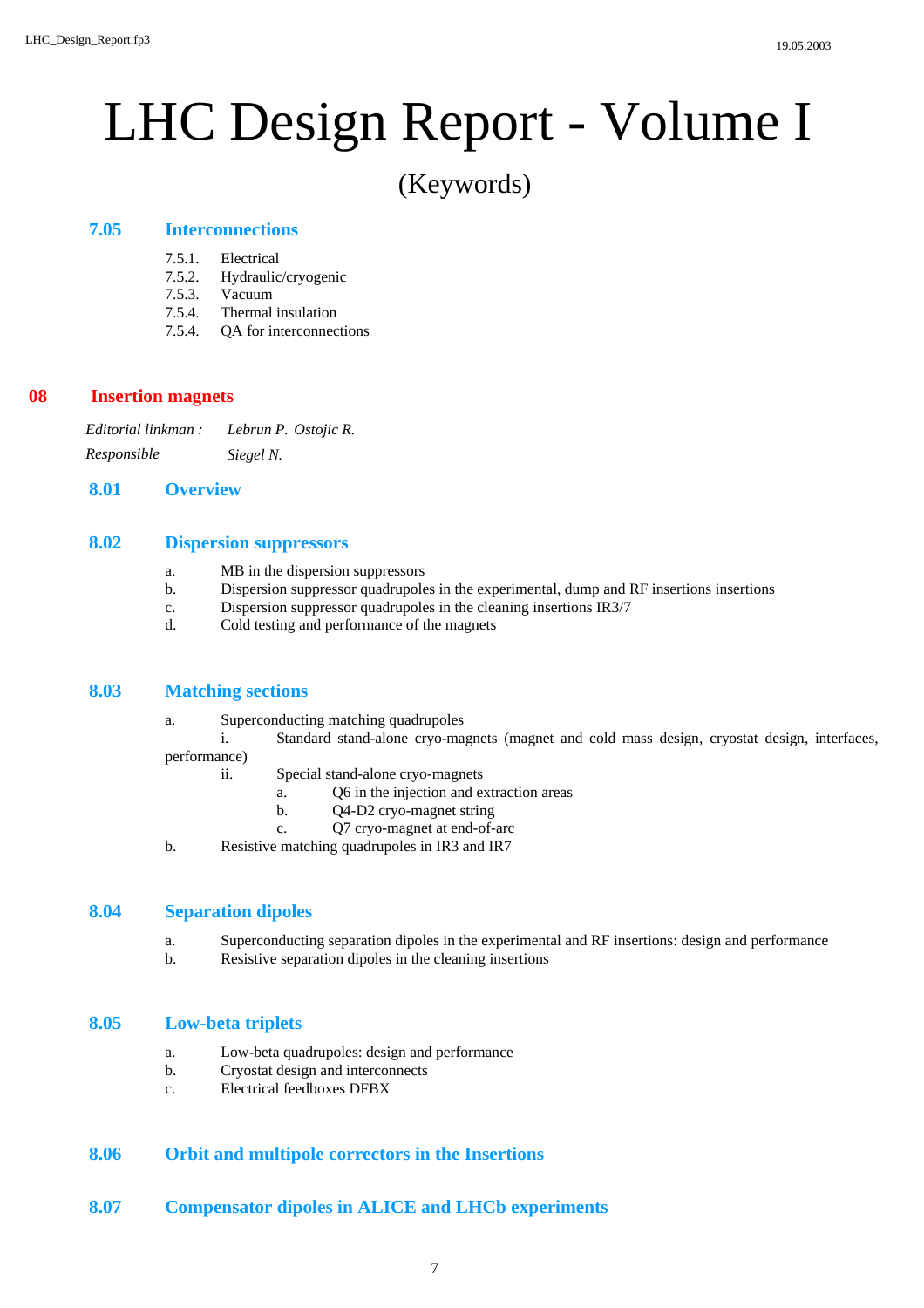## (Keywords)

## **Specific installation requirements 8.08**

- a. Interface of low-beta triplets with experiments
- b. Alignment of low-beta triplets (alignment galleries, specific equipment, performance)
- c. Radiation protection of the insertion magnets (TAS, TAN)

## **Powering and protection 09**

*Editorial linkman : Lebrun P. Ostojic R. Responsible Mess K.H.*

- **9.01 Overview**
- **9.02 Powering circuits**

## **Powering equipment 9.03**

- a. Current leads
- b. Electrical feedboxes
- c. Busbar systems
- d. SC links

## **Protection equipment 9.04**

- a. Quench detectors
- b. Quench heater power supplies
- c. Energy extraction systems
- d. Controllers, supervision

## **9.05 Operational aspects and reliability**

## **Power Converter System 10**

| Editorial linkman : | Proudlock P. |
|---------------------|--------------|
| Responsible         | Bordry F.    |

## **Introduction and design constraints 10.01**

Environmental considerations, space restrictions, underground, sectorisation Performance requirements plus parameter table per circuit type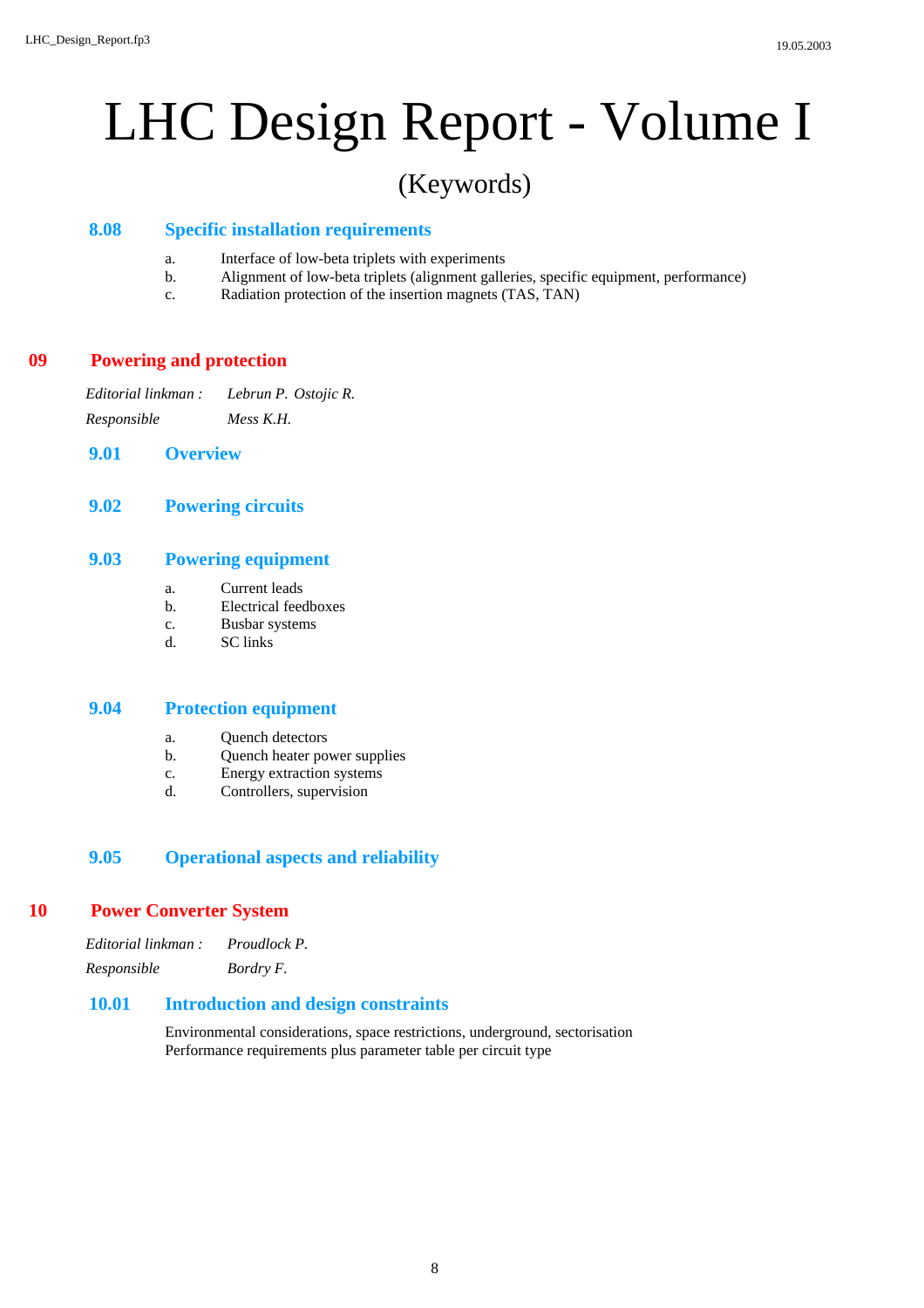## (Keywords)

## **Overview of system 10.02**

Design considerations Overall system description Table of power converter types with characteristics

### **Equipment subsystems 10.03**

Brief description of each type of voltage source DCCTs ADCs PC Control system

## **Specific requirements placed on other systems and interfaces to them 10.04**

AC power requirements Cooling requirements Controls, Postmortem and logging Interlocks and quench protection EMC

## **Operational aspects 10.05**

System reliability Expected fault frequencies Radiation tolerance Maintenance issues

## **Scheduling, installation and commissioning 10.06**

Subsystem construction, integration .. Installation Hardware commissioning without beam

## **10.07 References**

## **NB : 10.08**

Assumes sectorisation and basic powering configuration is dealt with in chapter 9, "powering and protection,……….". Deals with all Power Converters of the Machine, including Experiments, Klystron, undulators, but excludes Power Converters for QPS, which are dealt with in chapter 9. Does not cover the beam transfer lines.

9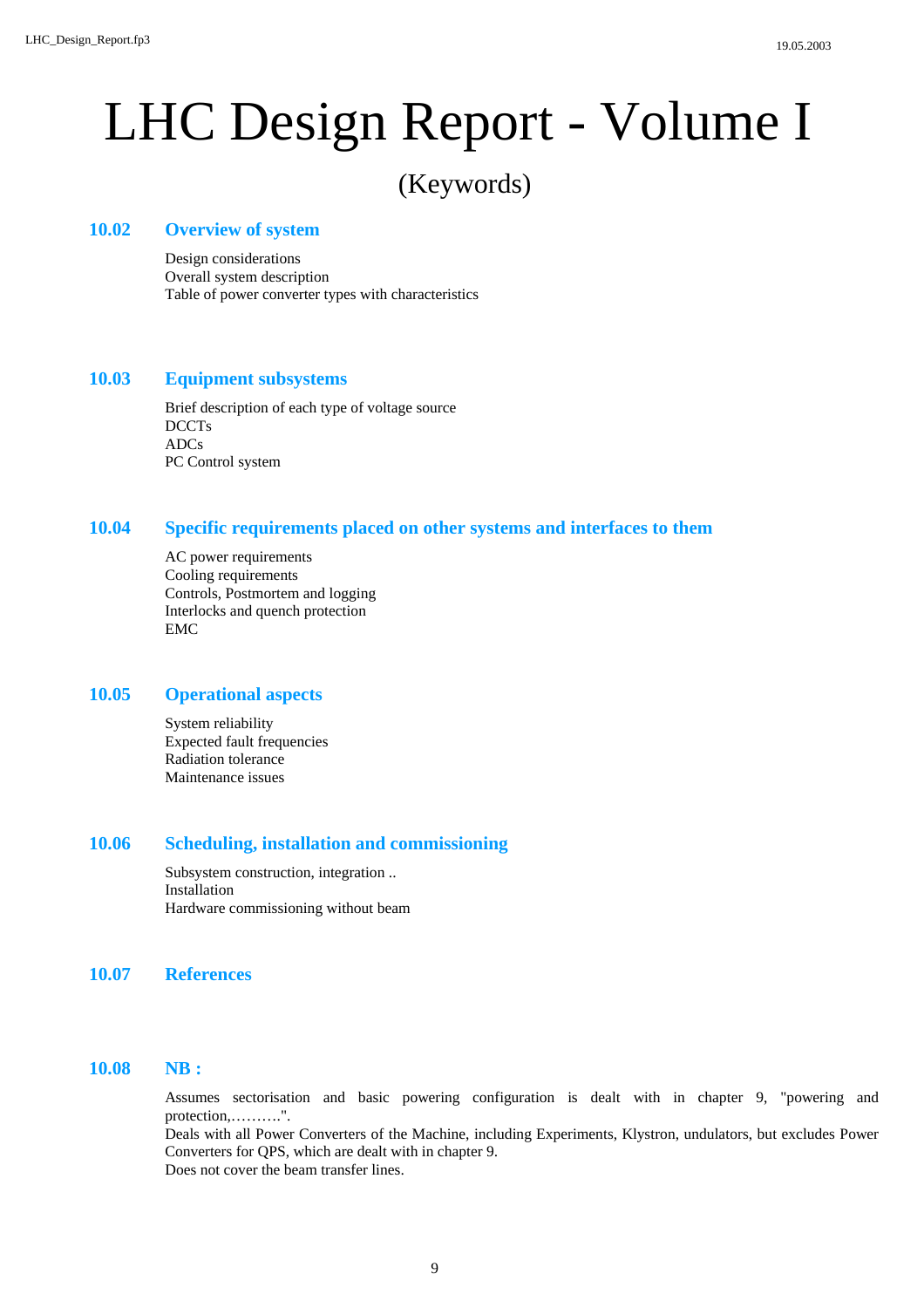(Keywords)

## **Cryogenics 11**

- *Editorial linkman : Lebrun P. Ostojic R. Responsible Tavian L.*
- **11.01 Overview**
- **11.02 Functions, constraints, architecture**

## **Heat loads and temperature levels 11.03**

Static & dynamic heat loads, dependence on beam parameters, basic thermal design features of cryostat/cryoline.

## **Operating modes 11.04**

From the point of view of cryogenics, including transient modes such as cooldown, warmup, quench recovery.

## **Arc magnet cooling scheme 11.05**

From principles to standard cell flow-scheme, cryogenic sectorization

**Cryogenic distribution** QRL, QUI, local lines **11.06**

## **Cryogenic plants 11.07**

- 11.7.1. 4.5 K refrigerators Cycle, compressor station, cold box, purifiers, LN2 subcoolers
- 11.7.2. 1.8 K refrigeration units Cycle, warm compressor station, cold compressors, cold box.

## **11.08 Instrumentation**

**11.09 Process control**

## **Cryogen storage and management 11.10**

## 11.10.1. Helium Management, gas storage, gas ring line, "virtual" or liquid storage

- 11.10.2. Liquid nitrogen
	- Usage for cooldown, purification Supply logistics, buffer storage, transfer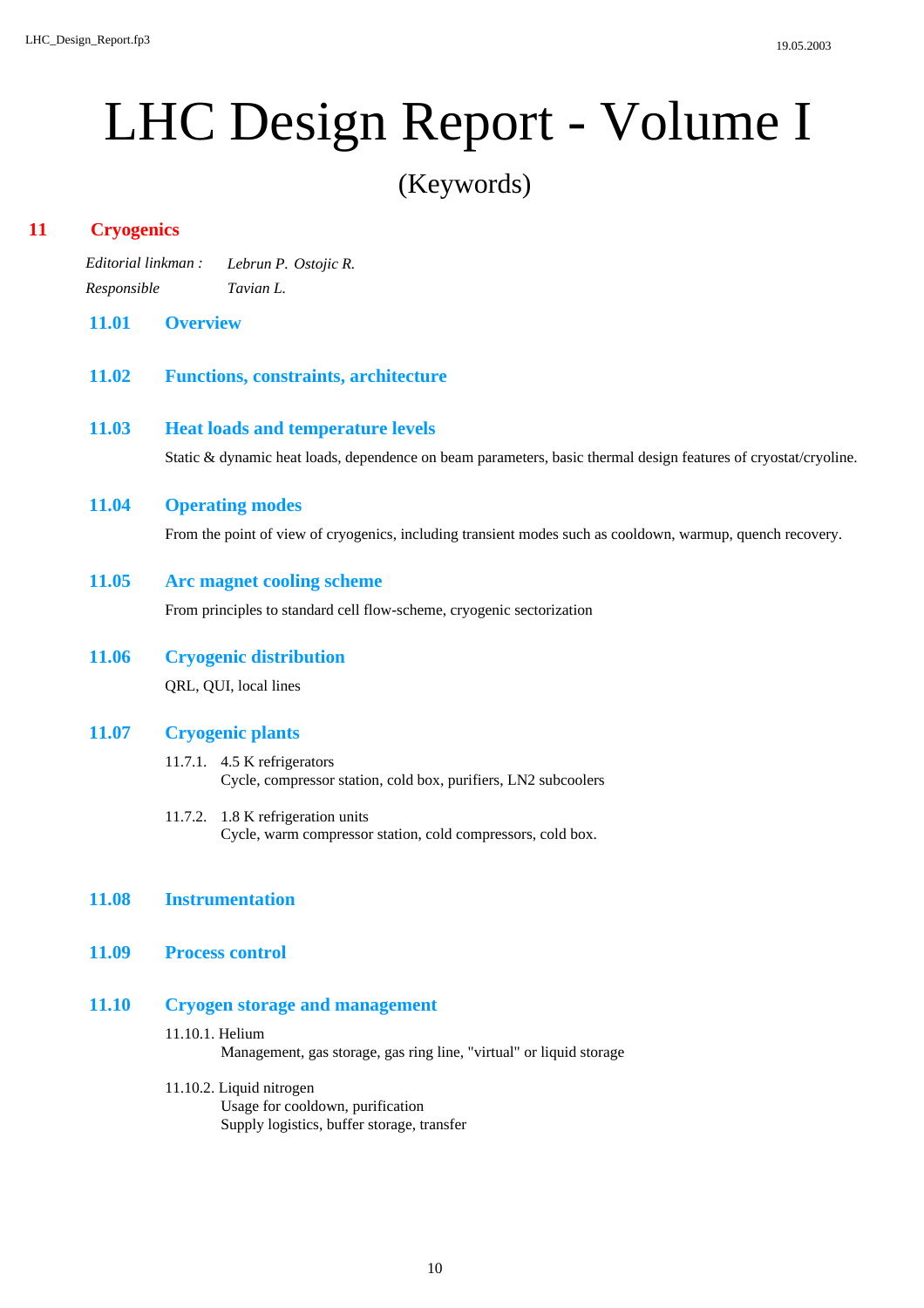(Keywords)

## **Vacuum system 12**

*Editorial linkman : Lebrun P. Ostojic R. Responsible Hilleret N.*

## **12.01 Overview**

### **Beam vacuum system in the arcs 12.02**

- a. Beam screen: design and performance
- b. Interconnection elements

#### **Beam vacuum system in the insertions 12.03**

- a. Beam screens (1.9 K magnets, 4.5K magnets)
- b. Cold-warm transitions
- c. Interconnection elements
- d. Warm chambers (magnets, field-free regions)
- e. Sectorization

## **12.04 Beam vacuum system in the experiments**

## **Insulation vacuum systems 12.05**

- a. Cryo-magnets in the arc and insertions
- b. Cryogenic distribution line
- **12.06 Vacuum controls**

## **12.07 Operational aspects**

## **Beam Diagnostics and Instrumentation 13**

| Editorial linkman : | Collier P.    |
|---------------------|---------------|
| Responsible         | Schmickler H. |

[For each instrument/monitor discuss the :

- a) beam requirements,
- b) the hardware implementation,
- c) the anticipated performance, calibration issues etc. ]

## **Beam Position Monitors 13.01**

Arc monitors, straight section monitors, warm monitors, directional couplers, alignment of monitors and calibration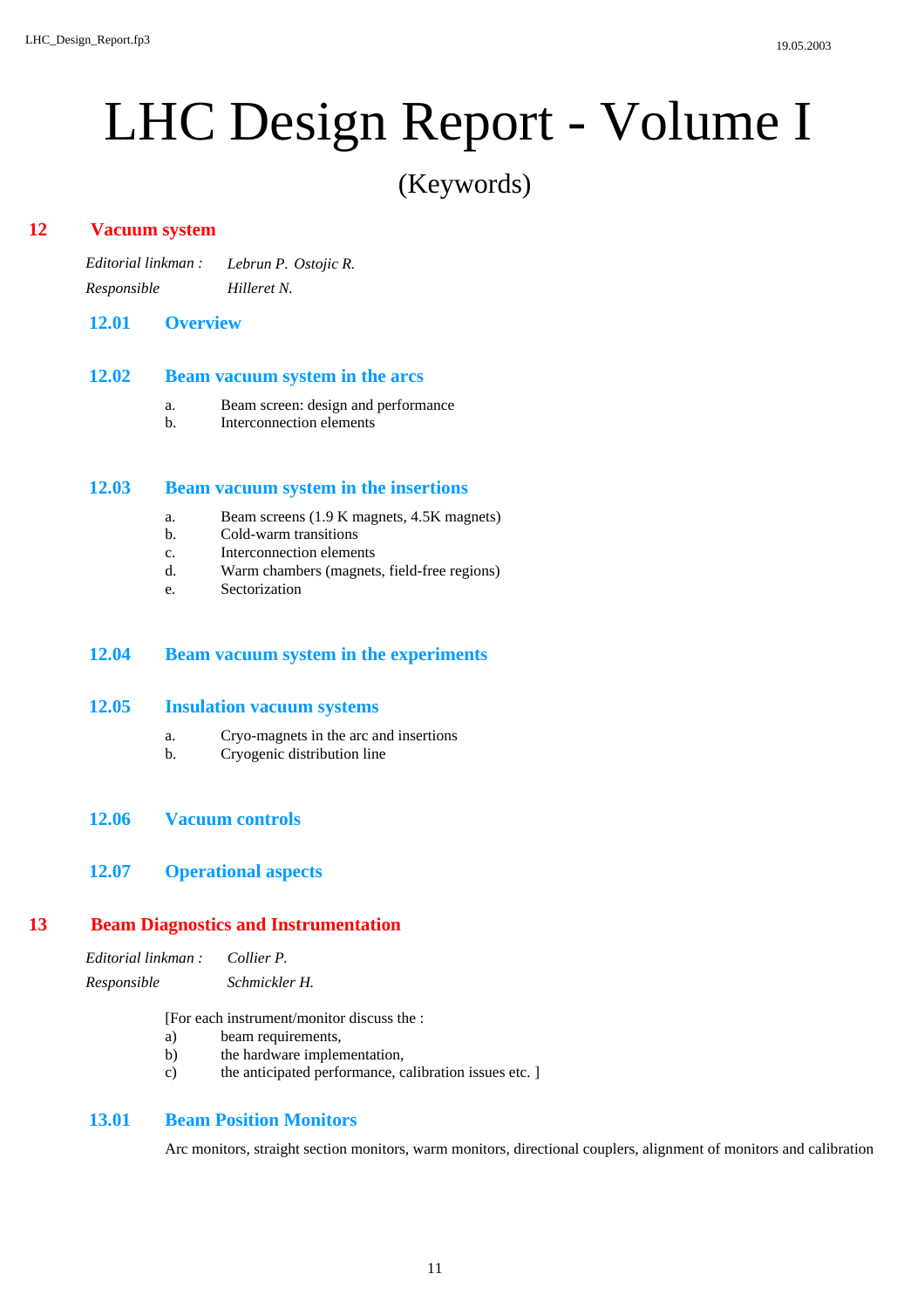## (Keywords)

## **Beam Current transformers 13.02**

Ring systems: DC and bunch-by-bunch monitors Beam dump extraction channel systems

## **Beam loss system 13.03**

## Arc monitors

Critical section monitors (BLMS) - installed close to aperture limits, low-beta Collimator monitors - fast and slow (BLMC) Optimisation of monitor position for maximum coverage of losses Calibration and thresholds

## **Transverse Profile Measurement 13.04**

Screens in the ring and in the dump extraction lines Wire scanners, Synchrotron light monitors (inc Detector, wiggler magnets, power supplies etc) Ionization profile monitors, Conversion to emittance and cross-calibration of emittance measurement devices.

## **Longitudinal Profile Measurement 13.05**

High sensitivity monitor for monitoring the beam dump gap, debunched beam fraction, ghosts and tails.

### **Luminosity Monitors 13.06**

TAN Type

## **Tune, Chromaticity and Betatron Coupling 13.07**

Pickups : High sensitivity, resonant, head-tail Q-kicker Kickers (magnets, pulse generators & transmission lines)

## **Aperture and non-linear measurements 13.08**

Pickups? Aperture Kickers (magnets, pulse generators & transmission lines)

### **Other Baseline Instruments/Systems 13.09**

K- modulation system Dedicated BPM's: Damper, IP timing, radial loop control, dump septum aperture control … High frequency pickup Quadrupole pickup (for betatron matching) Schottky system Beam synchronous timing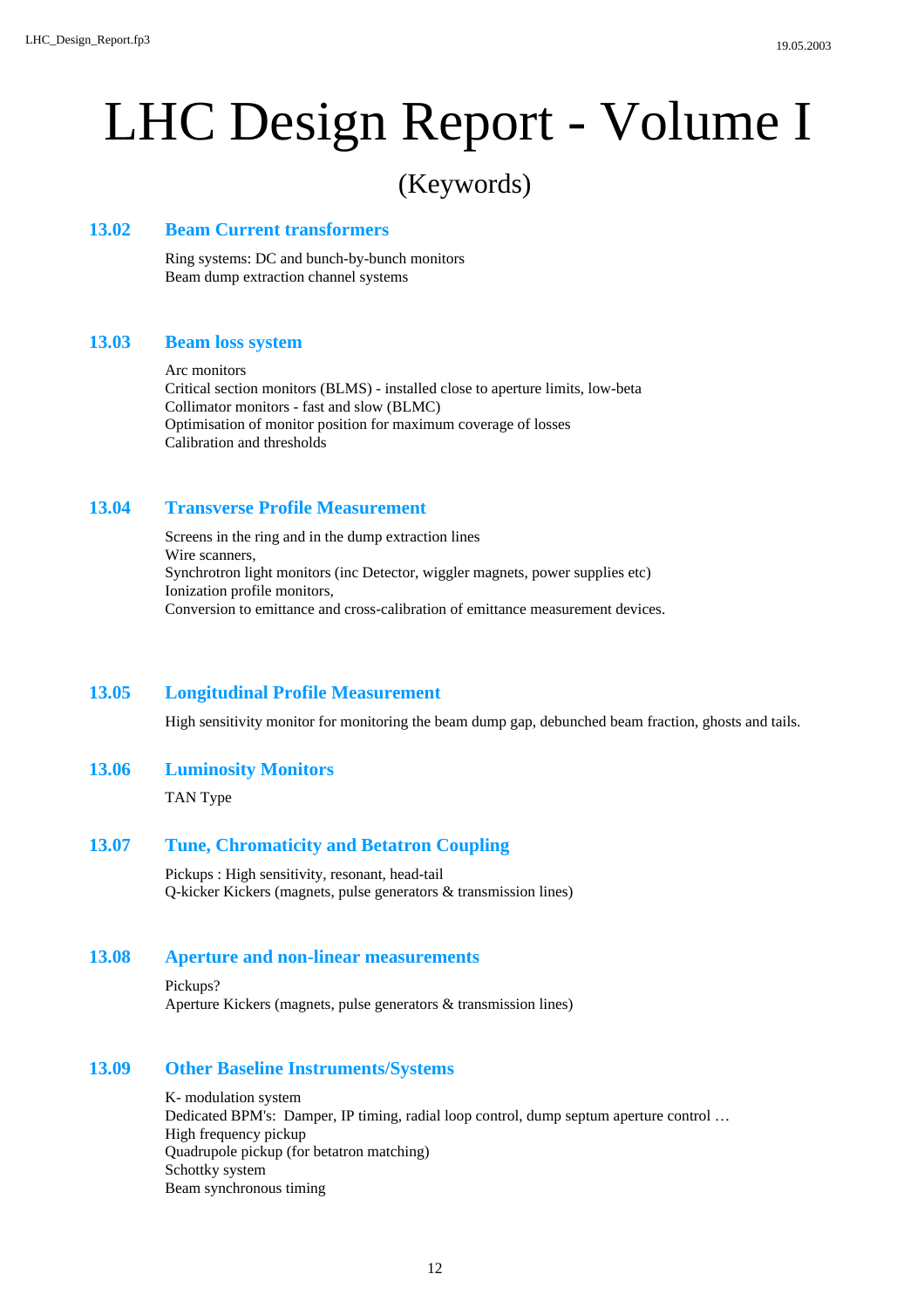## (Keywords)

## **Non-Baseline, Staged or Proposed Instruments 13.10**

AC Dipole. Long-range beam-beam compensator

## **Beam Feedback Systems 13.11**

Tune, Chromaticity, Orbit, Coupling, Energy

## **Control System 14**

*Editorial linkman : Poole J. Responsible Frammery B.*

## **Introduction 14.01**

What the control system is - machine, industrial systems, slow controls ... What the controls Group is responsible for and what is delivered by other Groups Interfaces to the rest of CERN, the world- hardware and software

## **Hardware 14.02**

General architecture Details

### **Software 14.03**

Architecture Functionality Development process

## **Data Management 14.04**

General principles Development process

## **14.05 Security ??**

## **Machine Interlock System 15**

*Editorial linkman : Collier P. Responsible Schmidt R.*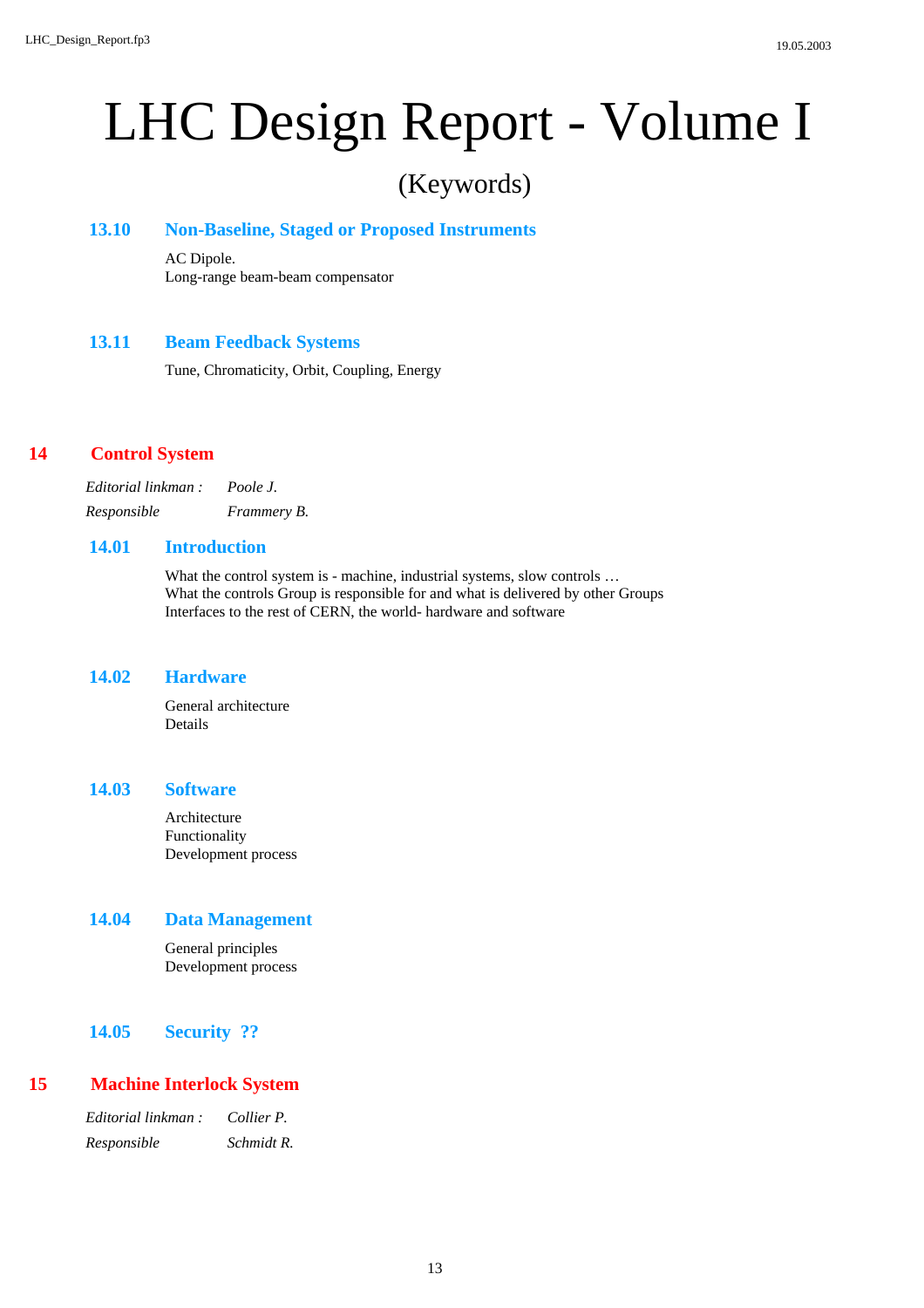## (Keywords)

## **Introduction 15.01**

The need for the machine protection / machine interlock system The challenge of operation with very high stored beam and magnet energy Basic philosophy of machine interlock system power abort, beam abort etc.

## **Interface with other systems 15.02**

The glue between the systems for protection is the machine interlock system

- Beam dump system
- Some part of beam instrumentation (beam loss monitors, a small subset of beam position monitors, beam
- current monitors, abort gap monitors)
- Quench protection system
- To some extent, collimation and cleaning systems
- Protection devices in other systems (for example, in the RF, in the vacuum, ...)

For other systems the required protection in case of failure had also an important impact on the system design (for example for the power converters)

## **System Reaction Times vs. fault Scenarios 15.03**

Possible fault scenarios and system reaction times … Counter measures … such as D1 problem

## **Powering Interlocks 15.04**

The power abort philosophy System layout Powering sectors & sub-sectors Power interlock controller system Interfaces to other systems

## **Beam Interlocks 15.05**

The beam abort philosophy System layout (includes beam permit loops) The beam interlock controller Interfaces to other systems

## **Other Protection Devices 15.06**

Anything not included in the above and not adequately treated in other chapters (from a machine protection point of view). This should include energy tracking, transfer line collimators and other additional elements.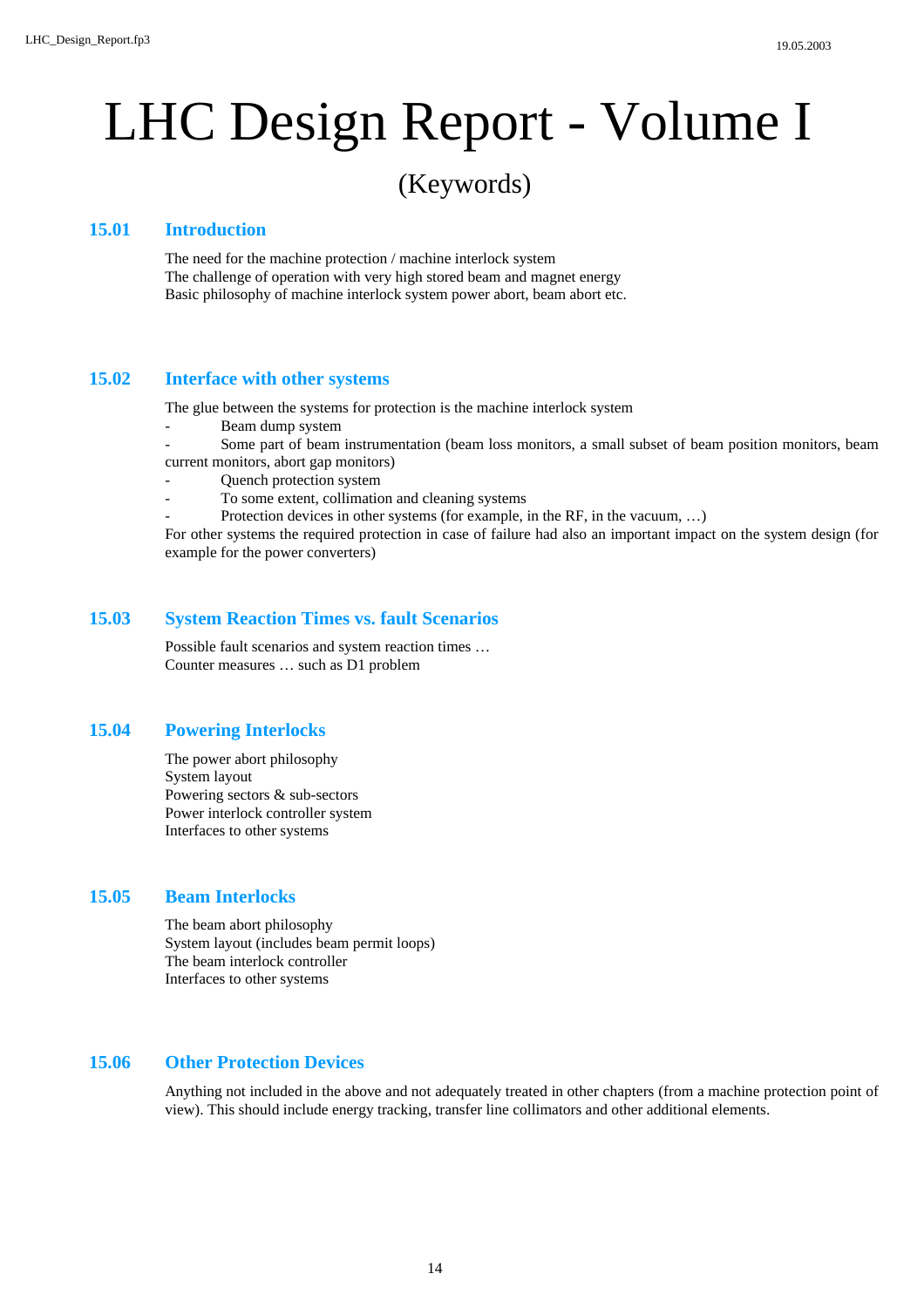(Keywords)

## **Injection System 16**

*Editorial linkman : Proudlock P. Responsible Mertens V.*

## **System and parameters 16.01**

Beam characteristics (pilot and nominal). *Briefly or not al all since covered in general parameters* Operational assumptions (injection schemes, intensities) System overview and design considerations Overall system parameters

## **Reliability and fault cases 16.02**

Acceptable (design) fault cases and associated parameters Expected fault frequencies

## **Equipment subsystems 16.03**

TCDI collimators MSI septa (magnets, powering, controls, surveillance, special vacuum chambers) MKI kickers (magnets, generators, transmission lines, controls) TDI diluter TCDD shielding TCL collimators Vacuum (subsystems, sectorisation, bakeout, beamlines) Beam Instrumentation (BPMs, BLMs, BTVs) Electronics and controls (accessibility, interventions) Alignment issues

## **Interfaces to other systems 16.04**

SPS machine and Transfer Lines (fill sequencing, injection and extraction inhibits) PO (MSI powering) RF (injection synchronisation) Controls system (settings, alarms, timing, postmortem and logging) Integration (physical layout and installation sequencing) Collimators (interdependence of settings with LHC collimation system) Machine protection (beam permit)

## **Radiation protection 16.05**

Activation and dose levels Monitoring Test conditions (special precautions, sectorisation)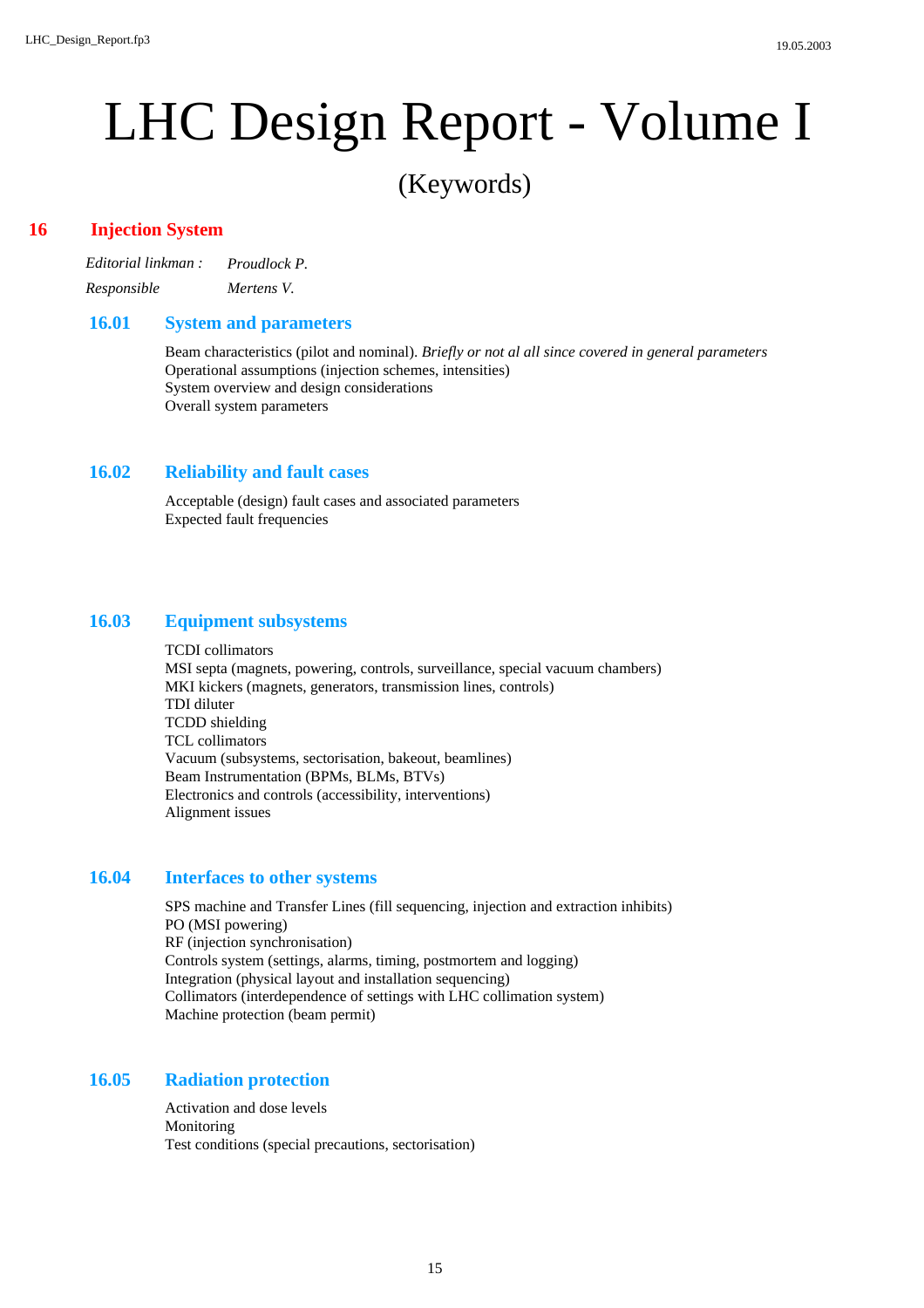## (Keywords)

## **Performance and operational aspects 16.06**

Trajectories Apertures (circulating and injected beams) Interlocks Postmortem and logging (internal, external) Spares Procedures for component replacements (kickers, septa, protection devices) Modes of operation for TDI (limits, assumptions)

## **Specific requirements placed on other machine systems 16.07**

Collimators (loading for MKI fault case) Beam dumping system (direct link to avoid 'deadlock' case)

### **Scheduling, installation and commissioning 16.08**

Subsystem construction Installation Hardware commissioning without beam Reliability tests without beam

**16.09 References**

## **Beam Dumping System 17**

| Editorial linkman : | Proudlock P. |
|---------------------|--------------|
| Responsible         | Goddard B.   |

## **System and parameters 17.01**

Beam characteristics (nominal and worst-case). *Briefly or not al all since covered in general parameters.* Operational assumptions (dump trigger frequency, intensities) System overview and design considerations Overall system parameters

#### **Reliability and fault cases 17.02**

System reliability Availability considerations Acceptable (design) fault cases and associated parameters Unacceptable (beyond design) fault cases Expected fault frequencies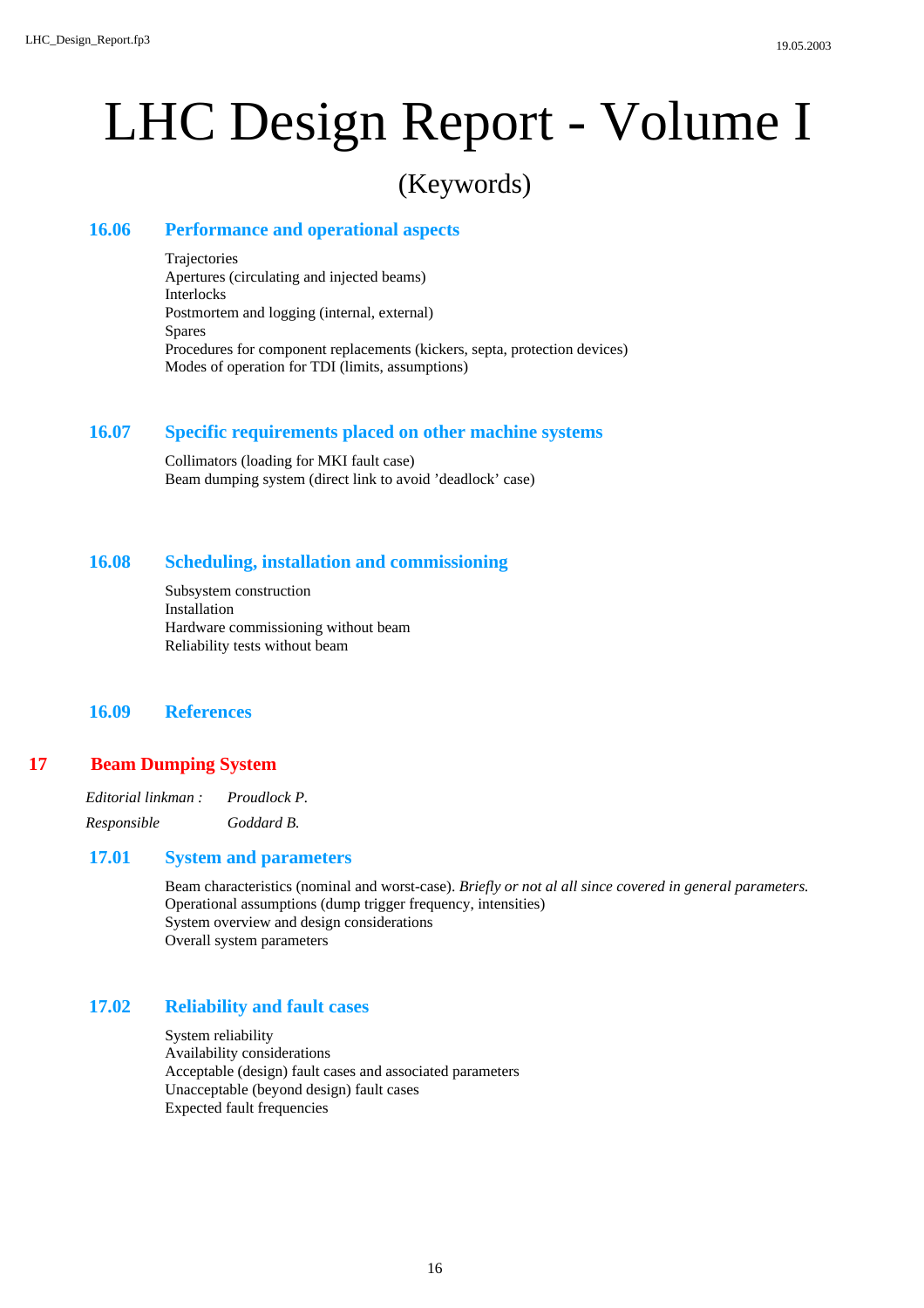## (Keywords)

## **Equipment subsystems 17.03**

MKD kickers (magnets, generators, controls) MKB kickers (magnets, generators, controls) MSD septa (magnets, powering, controls, surveillance) TCDS diluter TCDQ diluter TDE dump (core, shielding) Vacuum (subsystems, TD beamlines, exit window) Beam Instrumentation (BPMs, BLMs, BTVs) Electronics and controls Alignment issues

## **Interfaces to other systems 17.04**

Machine Protection (BIC) PO (MSD powering, Beam Energy meter) RF (Revolution frequency and abort gap synchronisation) Controls system (settings, alarms, timing, postmortem and logging) Safety (fire detection, access) Integration (physical layout and installation sequencing) Collimators (interdependence of settings with TCDQ)

## **Radiation protection 17.05**

Activation and dose levels Containment issues (ventilation, N2 flushing, environmental impact) Monitoring

### **Performance and operational aspects 17.06**

Trajectories Apertures (circulating and extracted beams) Interlocks Postmortem and logging (internal, external) Limitations on LHC operation (staged MKB installation and TDE cooling) Spares Procedures for component replacements (kickers, septa, TDE core)

## **Specific requirements placed on other machine systems 17.07**

RF (abort gap cleaning) BDI (beam position interlock, abort gap density monitor) Collimators (impact following asynchronous dump) LHC magnets (Q4 current tolerance, D1 trips, MSD short circuit surveillance) Localised orbit feedback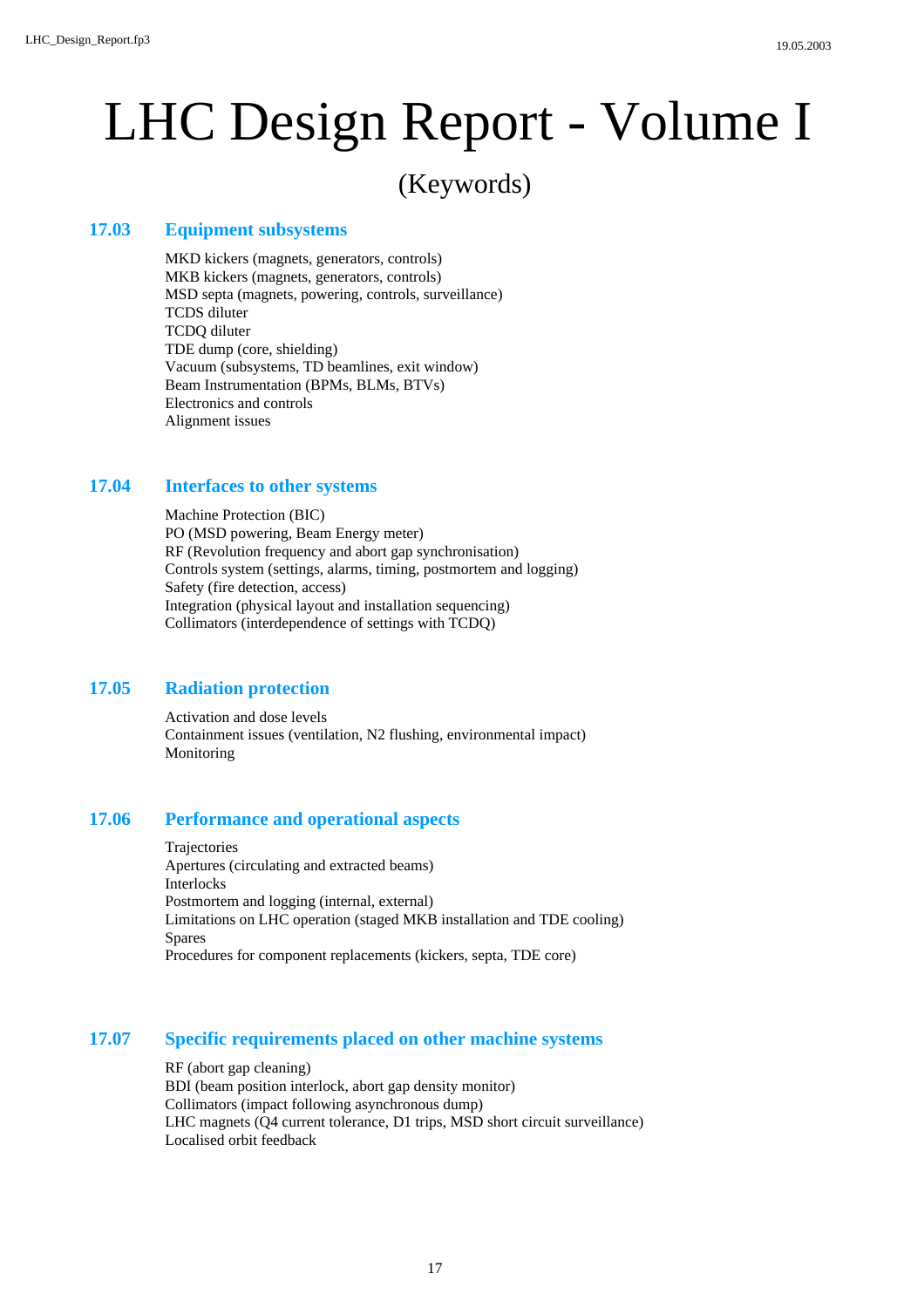## (Keywords)

## **Scheduling, installation and commissioning 17.08**

Subsystem construction Installation System tests Reliability tests without beam

## **17.09 References**

## **Beam Cleaning and Collimation System 18**

*Editorial linkman : Myers S. Responsible Assmann R.*

## **Summary of functions 18.01**

- i) Cleaning of beam halo to avoid quenches
- ii) Tuning of experimental backgrounds due to beam halo
- iii) Passive protection
- iv) Scraping and special studies

## **Basic definitions and notation 18.02**

- i) Cleaning efficiency
- ii) Notation in normalized phase space

## **Design constraints 18.03**

- i) Proton/ion intensity and allowable loss rate in operation (lifetime)
- ii) Cleaning efficiency from quench thresholds
- iii) Acceptable extension of halo (aperture, beta\*, ...)
- iv) Maximum impedance from collimators
- v) Proton shock impact from irregular dumps
- vi) Vacuum constraints (bake-out, local e-cloud, ...)
- vii) Available space in cleaning insertions
- viii) Handling and maintenance (radioactivity, limits on personnel exposure, ...)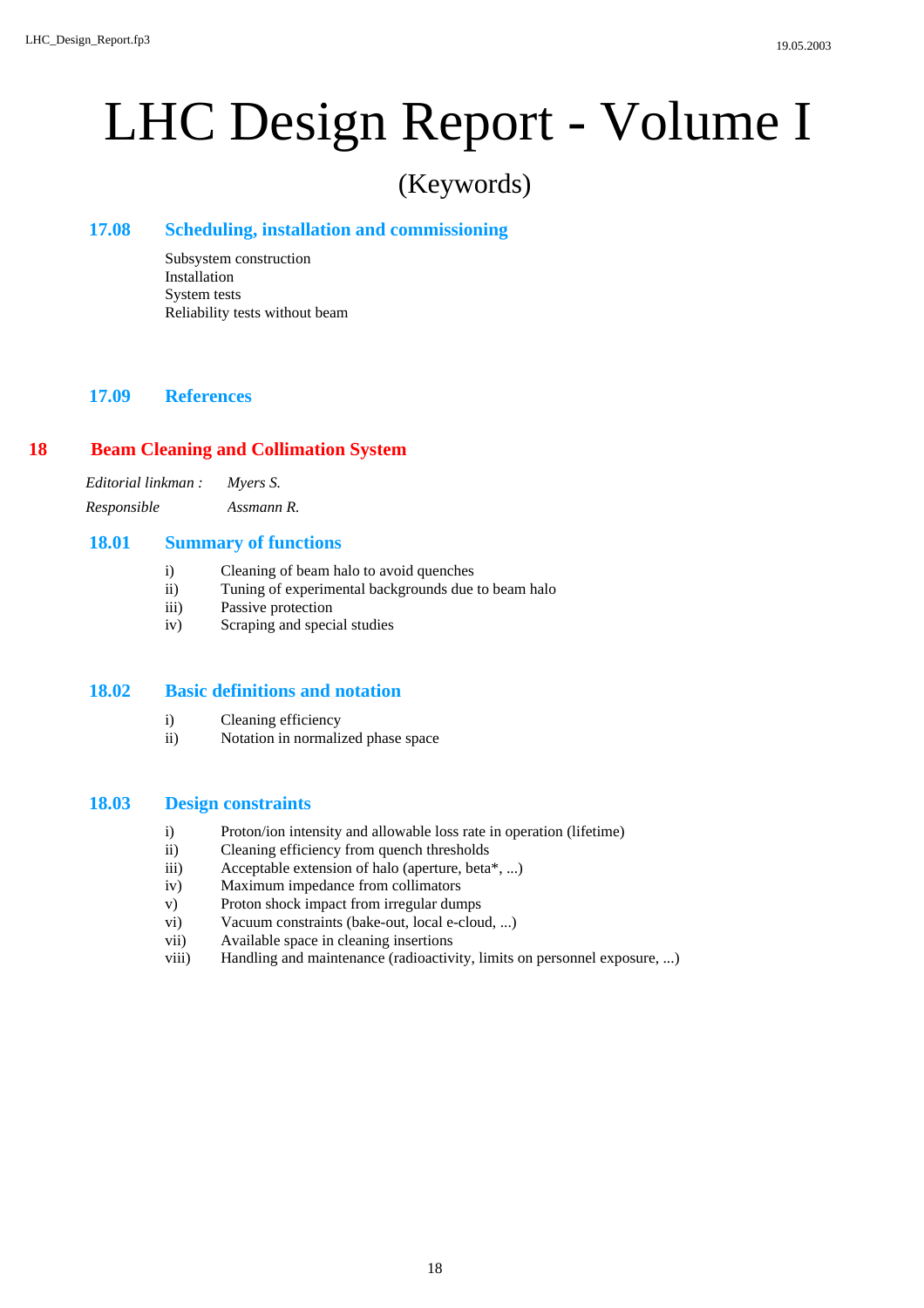## (Keywords)

## **The overall LHC collimation system 18.04**

- i) Separate betatron and momentum cleaning
- ii) Two-stage cleaning system with additional absorbers
- iii) Number of devices and phase advance rules
- iv) Beta functions in the cleaning insertions (required gaps)
- v) Minimal allowable settings for other absorbers
- vi) Extension to a three-stage system for 7 TeV
- vii) Predicted cleaning efficiency
- viii) Basic operational tolerances
- ix) Mechanical tolerances for collimator jaws
- x) Required DOF's in collimator movement
- xi) Constraints on operational freedom (allowable perturbations, ...)
- xii) Abort gap cleaning

## **Collimator materials 18.05**

- i) Overview on possible materials Advantages and disadvantages
- ii) Energy deposition in materials
- iii) Damage and fatigue analysis for proton/ion shock impact
- iv) Vacuum considerations (out-gassing, dust, ...)
- v) Radiation impact analysis
- vi) Choice of best material (robustness, impedance, vacuum, ...)

## **Mechanical layout 18.06**

- i) Basic scheme for the LHC collimator
- ii) Heat maps in the collimator
- iii) Estimates of deformations during normal operation
- iv) Moving mechanism (reliable and accurate motors, ...)
- v) Vacuum pumping, clearing electrodes, solenoids, ...

vi) Reliability and maintenance (activation, required cooling period before access, estimated frequency of access, easy or remote handling, detection and localization of errors, number of spares, ...)

## **Required instrumentation for collimation set-up and tuning 18.07**

- i) Beam loss monitoring for beam-based optimization of settings (required dynamical range, sampling, ...)
- ii) BPM's for local orbit stabilization (sampling, required performance, errors due to shower impacts, ...)
- iii) Determination of the local beta function
- iv) Instrumentation in the collimator tank (temperature sensor, charge measurement, fail-safe determination of collimator gap, halo measurement with crystals, ...)
- v) Background signals from the experiments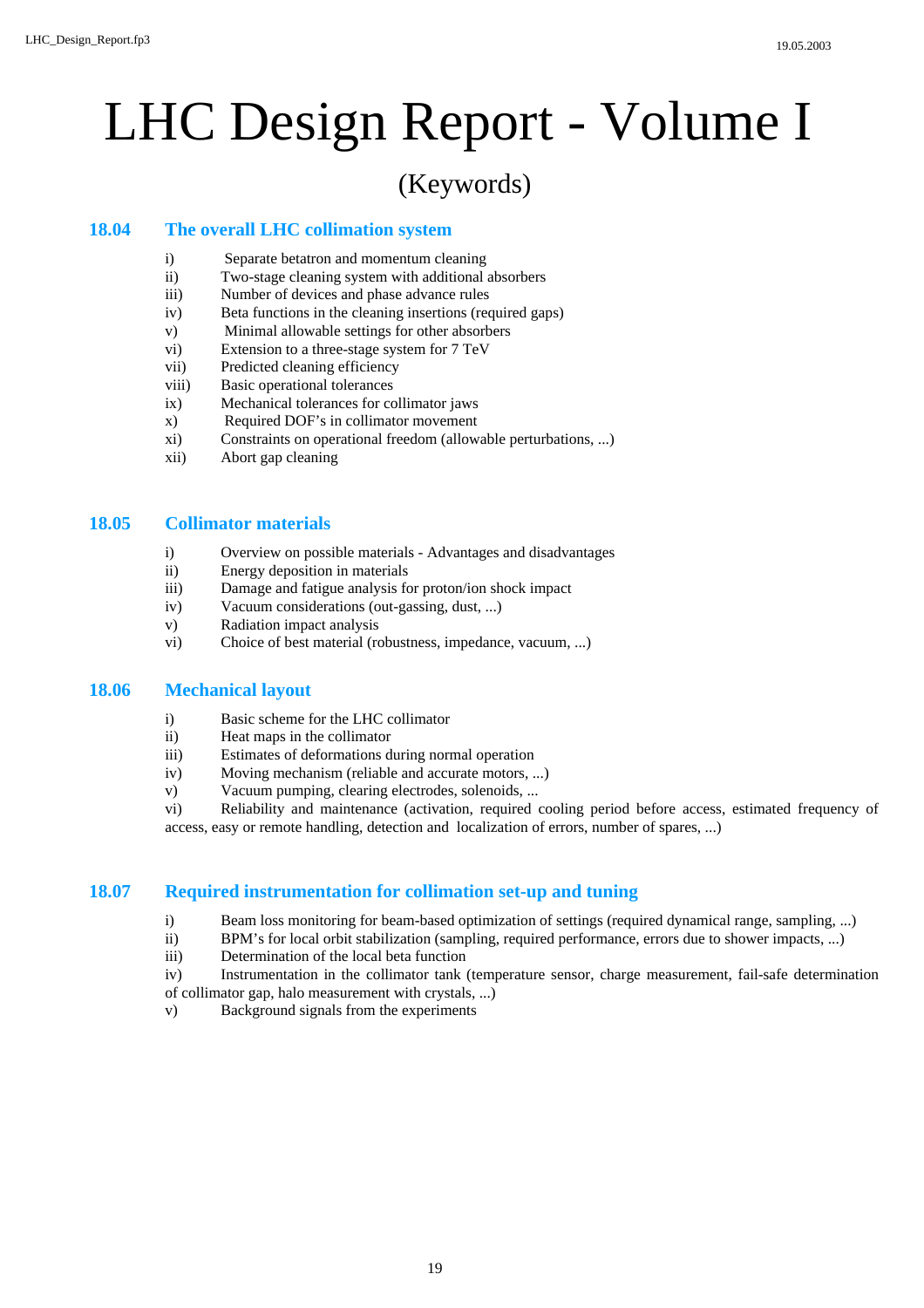## (Keywords)

## **Constraints on commissioning and operation of the LHCg 18.08**

i) Conditions for initial set-up of the collimation system (tuning with "safe" beams, low activation allowing easier access, ...)

ii) Increase of intensity and decrease of collimator gap (cleaning efficiency, background, damage risk, ...)

iii) Strategy for handling collimator impedance through the LHC cycle (collimator gaps, beta squeeze, octupoles, ...)

iv) Required sequence of collimator adjustments in relation to overall LHC cycle (injection, ramp, squeeze, collision)

v) Daily fine tuning of efficiency and background conditions

vi) Possible operational impact due to collimator maintenance

## **Interface with and Requirements from the Experiments 19**

| Editorial linkman : | Poole J.  |
|---------------------|-----------|
| Responsible         | Potter K. |

### **Introduction 19.01**

what experiments are where

## **Requirements 19.02**

Highest possible time integrated Luminosity for ATLAS & CMS Early commissioning preferences such as smallest possible number of interactions per bunch crossing Heavy Ion (Pb)operation for ALICE, ATLAS & CMS Medium Luminosity (2 x 10\*\*32 cm-2.s-1) for LHCb with very clean conditions Low Luminosity proton running for ALICE. (4 sigma separated beams) Special High beta\* runs for TOTEM (36 half intensity, small emittance bunches) Background conditions

### **Interface 19.03**

Data exchange ( Timing signals, Luminosity, bunch currents & background, logging of machine conditions vacuum etc.) - giving information concerning both directions (to and from the machine) Beampipes for experiments (40m of beampipe between low-beta quadrupoles), design, interface

### **Parameters, commissioning and operation 20**

| Editorial linkman : | Myers S.  |
|---------------------|-----------|
| Responsible         | Bailey R. |